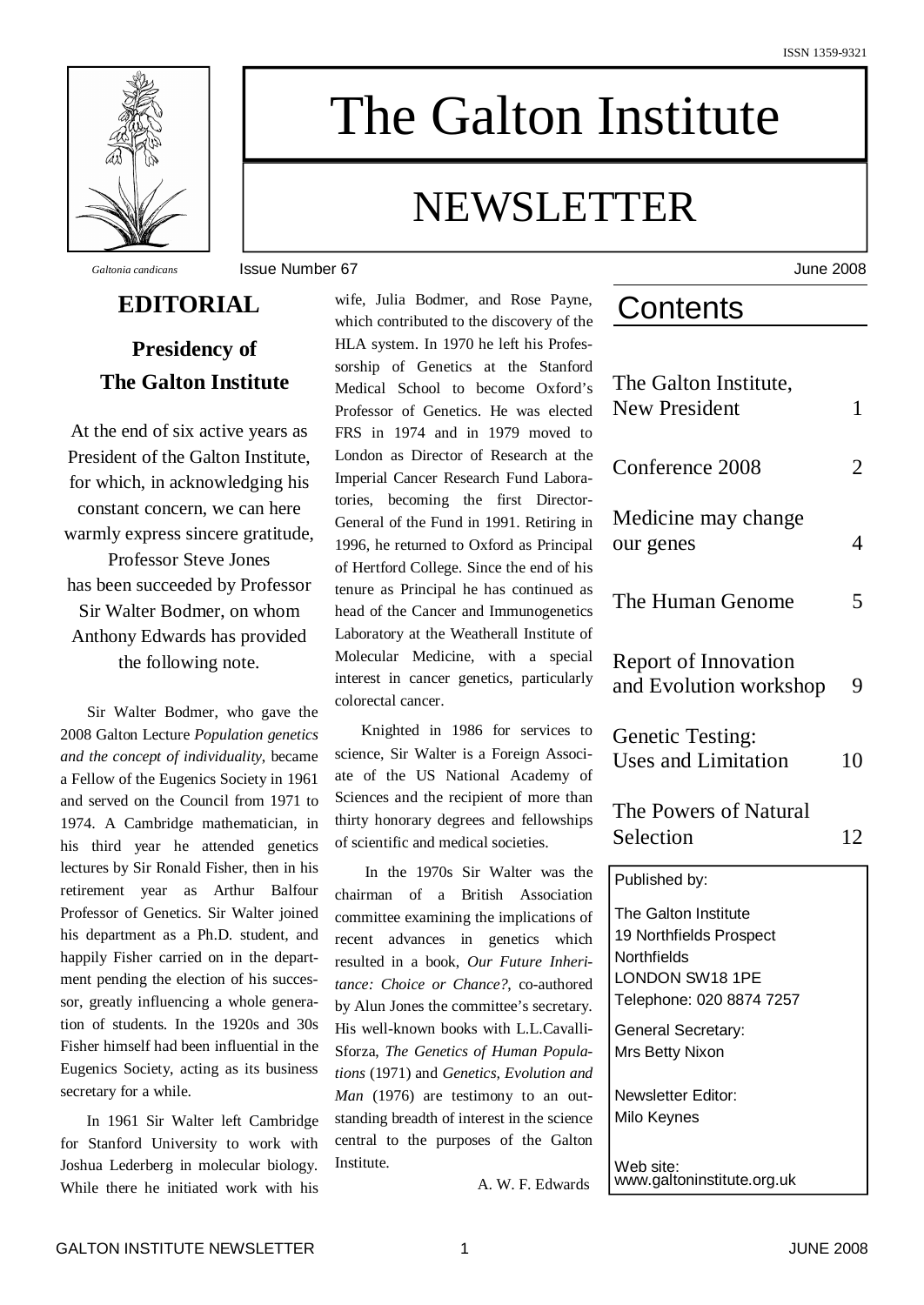## **CELEBRATING 100 YEARS OF MEDICAL GENETICS AT THE RSM**

**A joint meeting of The Galton Institute and The Royal Society of Medicine, May, 22-23 2008**

#### **Report on the proceedings made by David Galton**

**Professor Sir Patrick Bateson** is a distant cousin of William Bateson (1861- 1926) who invented the word 'genetics' in 1905 and who, in his book entitled '*Mendel's Principles of Heredity'* CUP 1909, had long adopted the Mendelian standpoint whole-heartedly. This led him into direct conflict with the biometricians of the day, notably Karl Pearson, who believed that heredity involved continuous variation or blending of traits. Due to the personalities involved the debate became quite bitter and was still ongoing well after 1912. The conflict was finally resolved in 1918 by R A Fisher (1890- 1962) who showed how both views were compatible if one considered that a few discrete genes acting together could produce the appearance of continuous variation in inherited traits as is found, for example, in skin colour.

**Professor Sir David Weatherall** went on to praise the work of another early pioneer of heredity, Sir Archibald Garrod (1857-1936). Garrod was fascinated by the various colours of the urine due to the pigments produced in different conditions. One in particular, alkaptonuria causing the urine to become black on standing, was particularly interesting because in some first cousin marriages it occurred in a ratio of 1:3 in the resulting offspring. This was published in the Lancet in 1902 and William Bateson recognised these numbers as conforming to a Mendelian ratio of inheritance as initially described for the garden pea. Alkaptonuria, with the description of several other metabolic disorders, formed the basis of the Croonian Lectures given by Garrod in 1908 that firmly placed Mendelian genetics into the field of human heredity. Sir David ended his lecture by showing how

a single monogenic blood disorder could still lead to a very complex phenotype depending on the influence of other factors such as: genetic modifiers; the effects of parental imprinting and other events that modify gene expression during development (e.g. epigenetic effects such as DNA methylation or histone modification); and differing adaptations to environmental conditions.

The Galton lecture was delivered by **Professor Sir Walter Bodmer.** He gave a fascinating account of how work on polymorphic systems, starting with the ABO blood groups, and then the HLA system, to the knowledge of which he made fundamental contributions, has led to an explosion in the study of how genetic variation can affect disease susceptibility. His own work on the genetics of colorectal cancer was one of the early valuable benefits of this approach; and his methods are now used routinely to detect subjects who carry such a genetic predisposition in clinics around the world. His ideas and writings on the subject have led to most fruitful developments as exemplified by the Wellcome Trust Case-Control Consortium. The rapid advances in DNA technology including the use of polymorphic markers, DNA hybridisation techniques, and fast DNA sequencing methods have entirely replaced the old serological and electrophoretic techniques and have allowed the study of the genetics of 12 common diseases discussed later in the meeting.

However Sir Walter's current interest is to use the new technology to study relationships between various human populations, their geographical origins, their migrations and to relate this to the available historical and archaeological information.

**Professor Marcus Feldman** continued on this theme using up to 800,000 polymorphic DNA markers to track population movements. It is difficult to do these studies in North America because ethnic status is such a politically sensitive issue – no doubt due in part to their recent history of slavery. So the project was moved to the world stage. His work has shown beyond question that hominids migrated out of Africa to colonise the middle and Far East as well as Europe. He ended his lecture by suggesting that we should drop the term 'race'

which is a social construct; and adopt instead the term 'ancestry group' which is a more biological and less pejorative construct.

The rest of the lecturers for the first day dealt with genetics applied to various disorders including infectious disease (**Professor Adrian Hill),** allergies (**Dr. John Holloway)**, male infertility (**Dr. Ken McElreavey) and** the muscular dystrophies (Professor **Francesco Muntoni**).

The second day returned to some more general topics. **Professor Peter McGuffin** addressed the genetics of behaviour. Some gene abnormalities clearly influence behaviour as in Huntington and Alzheimer's diseases to give two obvious examples. However other common disorders such as schizophrenia or bipolar disorders have proved more refractory to genetic analysis. Even genome wide scans have not clarified the issues. But Professor McGuffin believes that such scans will, ultimately, improve our understanding of the neurobiology of these disorders.

**Professor Mandy Fisher** then dealt with the epigenetics of development, that is how patterns of gene expression are established and maintained through cell division and changed in an ordered fashion during development. She described three main ways of controlling genes over the long term: 1. Modifying the histones associated with DNA, 2. Use of small regulatory RNA molecules to silence stretches of DNA and 3. Covalent modification of DNA by methylation. Such changes can alter the packing of nucleosomes to vary the access of transcription factors and RNA polymerases. She illustrated aspects of this in her own work of attempting to re-programme lymphocytes to an induced-pluripotent state i.e. to be more like stem cells. This would have important implications for regenerative medicine.

**Professor Eamonn Maher** talked on cancer genetics taking von Hippel-Lindau disease as his model. This dominantly inherited cancer syndrome predisposes to retinal and cerebeller haemangioblastomas, renal cell carcinoma, and phaeochromocytoma. His laboratory analysis has shown that activation of HIF-2 transcription factors appears to be a major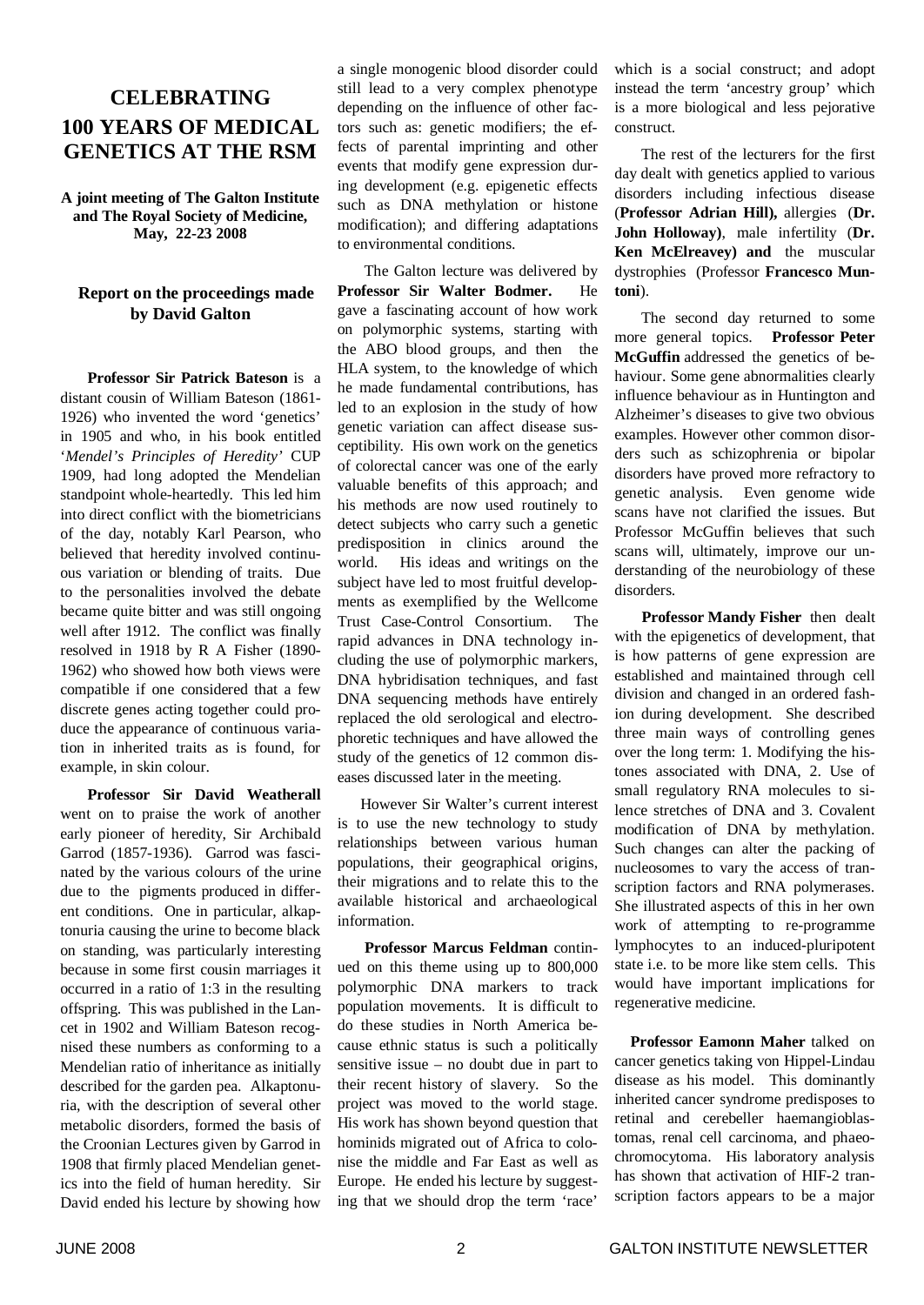drive for oncogenesis in renal cell carcinoma.

Ageing appears a necessary ordeal that we all have to endure and **Professor Tom Kirkwood** tried to explain why. Genes are clearly involved - up to about 25% of the variance in life span may be genetic - and rare diseases such as Werner's syndrome and other progerias illustrate this well. But Professor Kirkwood's view is that ageing is due to the accumulation of a multitude of small errors occurring in various bodily systems such as: DNA repair mechanisms, antioxidant defence mechanisms, inability to re-structure proteins properly, mitochondrial and somatic cell mutations, and various forms of tissue damage due to poor nutrition, trauma etc. The quest for an elixir of life appears therefore to be a very difficult issue.

**Professor Peter Donnelley** gave a short account of the Wellcome Trust Case-Control Consortium, a collaboration of more than 200 UK scientists studying the genetics of 12 common human diseases. He presented the results of 7 of them including coronary heart disease, hypertension and diabetes mellitus (Types 1 and 2). The analysis was based on 2000 cases and 3000 controls, 1500 of which came from two different sources. They were ethnically matched and genome wide scans were performed. 19 loci were associated with Type 2 diabetes and 30 loci with Crohn's disease. But much further work by fine-mapping, DNA re-sequencing and functional studies are needed to identify the functional gene variants that underlie these associations.

**Professor Rory Collins** pointed out that the important problems of geneenvironment interactions are not being studied properly in either retro- or prospective studies. After giving examples he showed how small numbers of cases, inadequate analysis of all the environmental circumstances and incomplete measures of confounding factors have all led to confused and unclear results. He believes the subject needs much larger blood-based prospective epidemiological studies in a range of environmental settings with detailed follow-up of cause specific morbidity and mortality to get a clearer picture of such interactions.

The thorny topic of personalised ge-

nomics was discussed by **Dr. Joanna Mountain.** Selling people the details of their genome (for about \$1000) may possibly be of use to them but is also likely to generate a great deal of anxiety in the worried-well population in a field they do not fully understand. After all the scientists who discover these gene markers do not fully understand their significance. Before these DNA markers are adopted by the medical establishment in most countries as providing cast-iron diagnostic markers for disease and susceptibility, perhaps there should be misgivings about selling the information to the general public.

The meeting closed with an impassioned argument by **Dr. Peter Corry** to do something about the consequences of the high incidence of consanguineous marriages amongst the Pakistani community of Bradford. First cousin and double cousin marriages carry greatly increased risk of ill health through genetic disease in their future off-spring. But even noncousin *biraderi* (within clan) marriages pose risks. These are the occurrence of deafness, metabolic disorders, and microcephaly, bleeding disorders and neurodegenerative conditions in their offspring. Similar conditions apply to other UK cities with a large Asian immigrant population. What is to be done? Legislation would probably be ineffective; so advocacy and persuasion appears to be the best route. Education of the immigrant population about the hazards of cousin marriages, easy access to medical checks, group discussions amongst families that already have defective children (this is often kept secret) might all help to deter further intermarriages in such families.

The meeting ended with thanks and congratulations going to **Professor Alan Bittles** for organising such an excellent meeting for the RSM and Galton Institute.

#### **Programme**

**Day 1:**

*Family connections: the 1908 Mendelian versus Biometrics debates*

**Professor Sir Patrick Bateson, FRS, Cambridge**

*Garrod: the Croonian Lectures and beyond*

**Professor Sir David Weatherall, FRS, Oxford**

#### **Galton Lecture 2008**

*Population genetics and the concept of genetic individuality*

**Professor Sir Walter Bodmer, FRS, Oxford**

*The race/ethnicity/ancestry debate: a genomics perspective*

**Professor Marc Feldman, Stanford**

*Genetic Predisposition to infectious diseases, past and present* **Professor Adrian Hill, Oxford**

*Allergies to allergic disease—from 1916 to the present day*

**Dr John Holloway, Southampton**

*Declining male fertility: a threat to all or just some?*

**Dr Ken McElreavey, Paris**

*Gene therapy for muscle diseases* **Professor Freancesco Muntoni, London**

#### **Day 2:**

*Genomic analysis of human behaviour* **Professor Peter McGuffin, London**

*Epigenetics and development*

**Professor Amanda Fisher, London**

*Familial cancer genes: from gene to clinic*

**Professor Eamonn Maher, Birmingham**

*Ageing: part of the human phenotype or an inherited disorder?*

**Professor Tom Kirkwood, Newcastle**

*Stem cells and regenerative medicine* **Professor Sian Harding, London**

*Genome-wide association studies* **Professor Peter Donnelly, FRS, Oxford**

*Gene-environmental interactions in multi-factorial disorders* **Professor Rory Collins, Oxford**

*Personalized genomics*

**Dr Joanna Mountain, Stanford/23andMe**

*Medical genetics in a multi-ethnic society* **Dr Peter Corry, Bradford**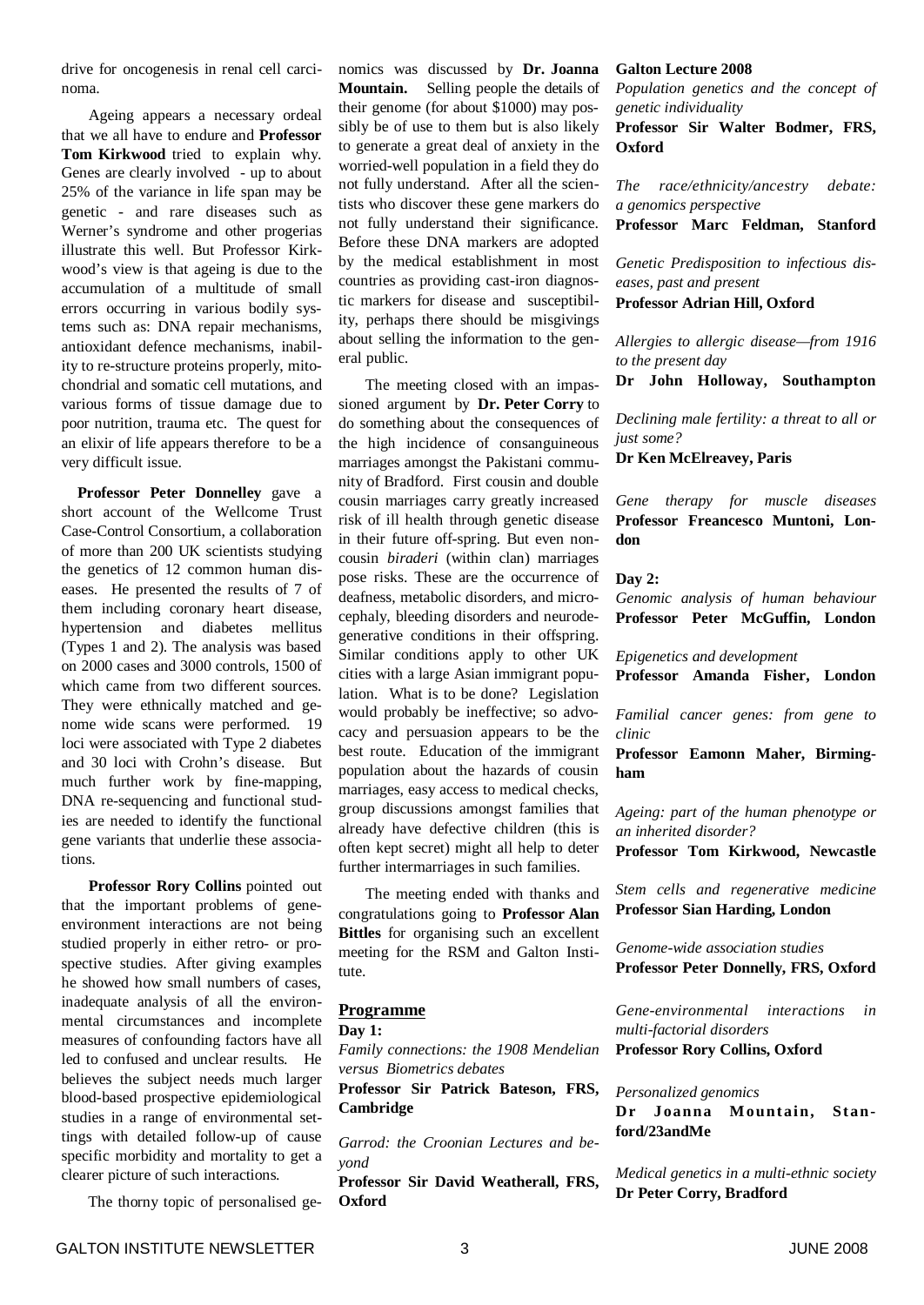### **Medicine May Change Our Genes**

#### **Nicholas A. Christakis**

A lot of hot air is around at the moment—and quite a bit of overselling about advances in genetics, personalised genomics, and gene therapy. Only a small part of the variance in human illness is explained by genetics; most is explained have occurred in widely separated popu-syndrome is falling in many industrialby social factors such as poverty and behaviour. Yet large sums are spent in a quixotic pursuit of the genetic basis for everything.

technology to reshape the genome of individual patients, curing ailments by that we will be able to modify our species for the better by introducing changes into our germline.

Ethicists hotly debate this topic, arguing about the case for or against "perfection." Do we have the right to develop technologies that would allow us to change the human genome? Some would say this is a duty. After all, if we could develop a genetically based treatment for patients with sickle cell disease, not support that?

the ways in which—just possibly medical advances may already be changing our genes at the population level.

was not possible to imagine a conversation between culture and genetics. It was thought that we as a species evolved over by human actions. But evidence has been mounting for the past decade that we as a species are evolving genetically in real ready doing may be modifying our genes. Massachusetts

time, under the pressure of discernable Maybe we are all more myopic as a result social and historical forces.

shortage or spoilage.

The hope—some say fear—is that we of people who are herders and not in change our genes indeed. will be able to use advances in medical nearby populations who have retained a those without.

> diseases were made more likely when the really is making us smarter. density of human settlement increased change may affect our genes.

were historically immutable and that it ment). Anyone marvelling at the small cine that is around the corner. size of beds in medieval houses knows this at first hand. But it seems that it is Reprinted from BMJ, vol.336, p.1101,

The best example so far is the evolu-bones are weaker since we have had tion of lactose tolerance in adults. The bone-setting technology for thousands of ability of adults to digest lactose confers years. Maybe the changes in survival of evolutionary advantages only when a patients receiving treatment for all sorts stable supply of milk is available, such as of conditions that are wholly or partly after milk-producing animals (sheep, cat-attributable to single or multiple genes tle, goats) were domesticated. The advan-(ranging from sickle cell disease to type 1 tages are several, ranging from a source diabetes) are resulting in changes in the of valuable energy to a source of neces-human genome. Maybe the introduction sary hydration during times of water of penicillin and childhood immunisation Amazingly, several adaptive mutations that the number of children with Down's lations in Africa and Europe just over the ised societies as a result of selective aborpast 3000 to 9000 years, all conferring tion. With the onset of personal genetics, the ability to digest lactose. These muta-it is not hard to imagine this being taken a tions are principally seen in populations step further. Medical technology might of medieval lens grinders. Maybe our has changed our genes. Some have noted

changing somatic genes. Some even hope trait have many more descendants than favour survival in cities, consumption of hunter-gatherer lifestyle. This trait is suf- this in ways relevant to health and wellficiently advantageous that those with the being. There may be genetic variants that A similar story can be told about rela-social networks. There may be altruistic tively recent mutations that confer advan-genetic variants that favour living in a tages in terms of surviving epidemic dis-democratic society. Maybe even the more eases such as typhoid in Europe. As these complex world we live in nowadays Medicine is not the only thing doing alcohol, or a preference for complicated

cystic fibrosis, or diabetes, who would have always been in conversation. For acquire (admittedly, over centuries) cer-But overlooked in all this debate are with industrial development resulted in cation of medical technology modifies It used to be thought that our genes (a cultural effect of a biological develop-the inevitable genetic revolution in mediand far flung trade became possible, here be the case that particular ways of living we have another example of how cultural and particular medical technologies cre-Of course, our biology and our culture bers of our species. Certain groups may example, rising socioeconomic status tain advantages. The idea that the applipeople becoming taller (a biological ef-what kind of offspring we have is as troufect of a cultural development), and taller bling as it is amazing. However, it propeople required a change in architecture vides a way for us to begin to think about Unfortunately, this also means it may ate advantages for some but not all mem-

a timescale far too long to be influenced place over relatively short time periods. professor of medical sociology, Harvard also possible for genetic change to take 2008. Nicholas A. Christakis, MD is Why does this matter to medicine? Medical School and attending physician, Because many of the things we are al-Mt Auburn Hospital, Cambridge,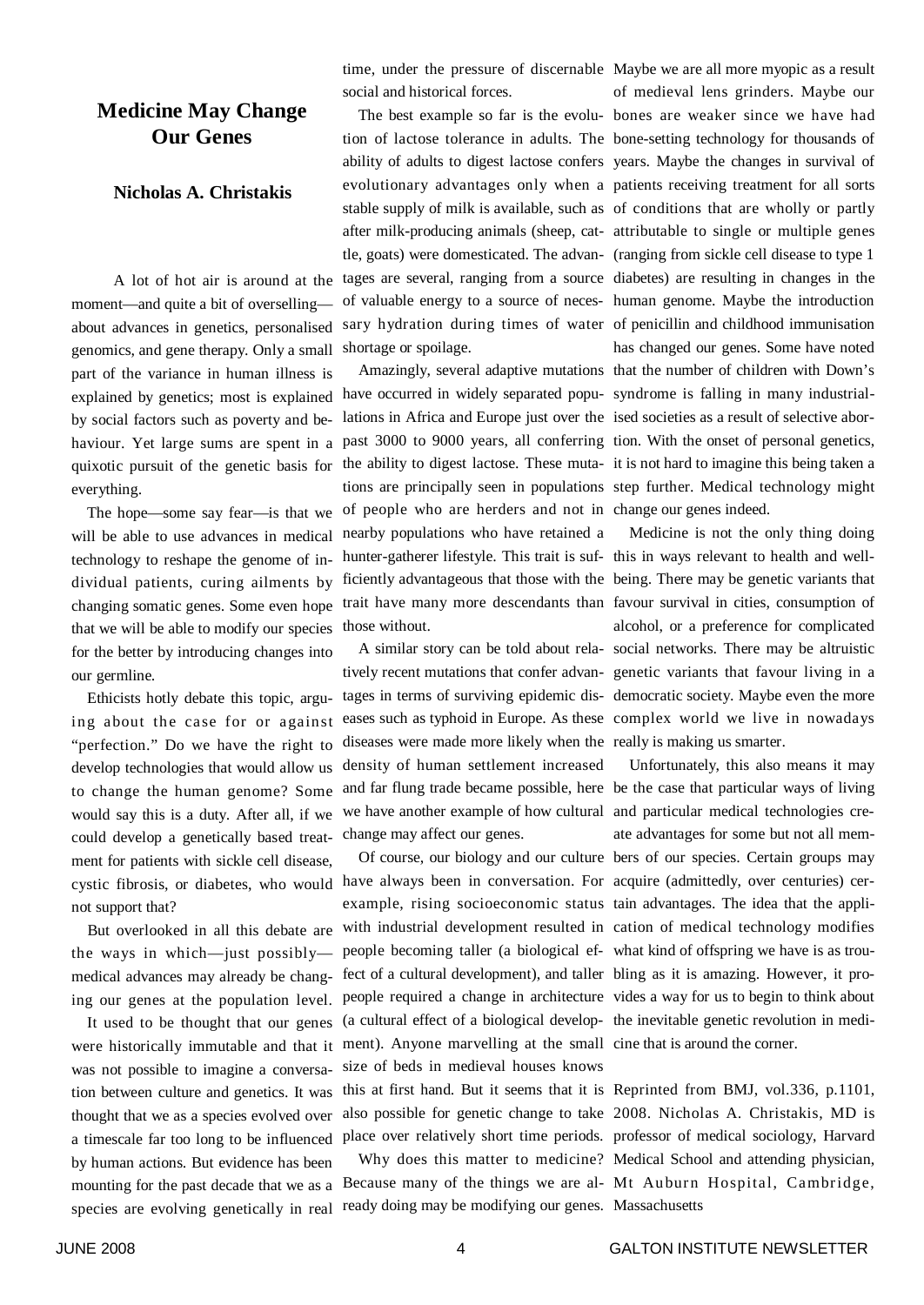### **The Human Genome: past, present and future**

**by**

#### **Professor Steve Jones**

When I give my first lecture of the year to genetics undergraduates at University College London I ask them to turn to the person to their left, and then to their right; and I tell them (reasonably accurately) that two out of three of those involved in the exercise will die for reasons connected to the genes they carry. Then I cheer them up by pointing out that had I been speaking in Shakespeare's time, two out of three of them would be dead already.

And, of course, the phrase which sets the theme of this conference comes from just that author and just that period in history. The evil monster Caliban, in *The Tempest,* is cruelly cursed with the statement that "On thy foul nature, nurture shall never stick".

The attempt to separate those two great agents of fate - nature from nurture, gene from environment - goes back to the beginnings of history. The Old Testament was the first genetics text of all, for much of the Book of Genesis is about pedigrees. The word "Begat" appears more than a hundred and fifty times in that chapter and elsewhere; and many biblical themes are concerned with inborn fate.

Francis Galton, in *Hereditary Genius*, also argued that man's nature was set at birth. It has become fashionable to decry his views but they are, in these days of molecular genetics, still very much alive. This conference will explore them and to ask what, if anything, "nature" and

"nurture" mean today and whether they can still be treated as separate entities.

The human genome project, now more or less complete, has been much publicized as bringing Galton's science into the modern world. In fact, it has nothing to do with genetics. Instead it is anatomy – the dissection of a single human (or a committee of humans, with bits of DNA taken from across the world) in ultimate detail. By so doing the genome project has completed the task begun by Vesalius in the sixteenth century when he cut up a cadaver and discovered that the heart had four chambers and not, as the Greeks had insisted, three.

Anatomy, which in its modern guise includes much of molecular biology, looks backwards to those days; it is a platonic science that turns on the notion of an ideal and perfect form of human being that can stand as the essence of all others. Genetics, in contrast, began with differences and still depends on them.

Inherited differences are everywhere. Plato himself seemed to admit as much, with his men of gold, men of silver and men of iron, each born to his own allotted fate and each bound to live his life by an agenda set in his very being. Some of our physical contrasts are obvious indeed. They once seemed to divide the human race into distinct groups. Francis Galton, in true Victorian style, produced a diagram – one of the first statistical distributions ever published – which (while admitting the superior abilities of the ancient Greeks) put the English at the top of the racial tree, and the Australian Aboriginals at the bottom (with a noticeable overlap with "dogs, etc"). Even today, about three quarters of all papers in American public health journals show the race of the study population as evidence of just how important it must be.

In fact, skin-colour points at how hard

it is to disentangle nature from nurture. In London, a trip on the Jubilee Line from Westminster to Newham represents a loss of six months of life expectancy for a baby born close to each of the ten tube stops. The proportion of the population from minorities goes up in parallel to the decline of a baby's prospects as we travel from the centre of the city to the East End – and, needless to say, the skin colour genes are a proxy for poverty and poor housing and have themselves little direct effect on health.

But how much of that, or any other, baby's chances is due its nurture – income, education, housing and all the rest – and how much to its inborn nature? The question seems simple: most people see the phenotype as a cake that can be sliced into a piece controlled by genes and another by environment. Every geneticist knows that is not true, and we all have our favourite ways of explaining the fact. Mine is that popular mutant, the Siamese cat, with its black ears, nose and tail (and, if it is a male, testicles) set off against a white body. Crosses show that the Siamese is a classic Mendelian recessive. The gene locus has been tracked down, and we know the DNA sequence of the normal and the mutant allele. Nothing, it seems, could be more in the cat's nature than its elegant fur.

Crucially, though, the mutation is temperature sensitive; the enzyme that makes black pigment has been damaged, but only slightly. As a result it works perfectly well in the cooler extremities of the cat's body but not on the warmer core – which explains the pattern. To make a light Siamese, keep it in a warm room, for a dark one, use a refrigerator. Inside every Siamese is a black cat struggling to get out – and the notion of slicing its attributes into a piece called nature and a piece called nurture is meaningless: to get the ingredients back one would have to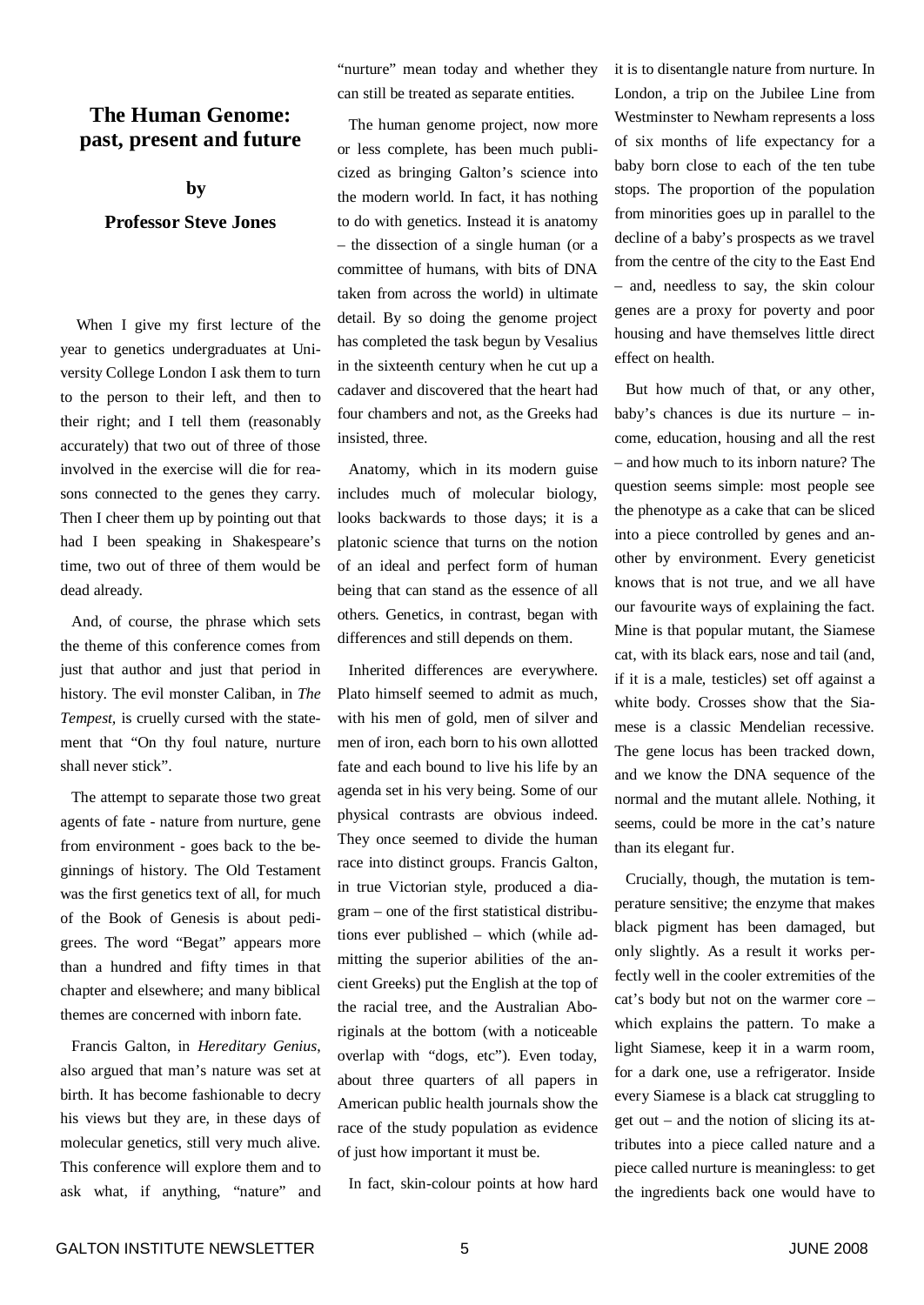unbake the Siamese cake, which is impossible.

That odd example of the ambiguities of inheritance is a pointer to great swathes of modern genetics – much of which will be discussed during this meeting. Heart disease, diabetes, psychiatric illness and more: each is a major problem in the modern world and each has, no doubt, some genetic component. Now we are beginning to see the insights - and the ambiguities – that technology offers when trying to understand how much such conditions are in the DNA, how much in a patient's lifestyle – and how much, like the fur of the Siamese cat, turns on an interaction between the two.

Genetics has rediscovered its essence, the search for difference. About one site in every thousand in human DNA varies from person – which means three million potentially variable sites in every population. Some of the variants are rare, but many are common. The hapmap (haplotype mapping) project, as it is known, sets out to search for relatively frequent single-letter changes in the genetic alphabet, and has now found around nine million of them. Each group of variants acts as a milestone in the genome. By looking at the patterns of joint inheritance of any human attribute, normal or diseased, with those DNA changes we should, in principle, be able to track down the genes responsible.

The results are fascinating in their ambiguity. After a period when it seemed that technology would track down the genes for most of the illnesses that plague us and – perhaps – reveal our very essence there has emerged an era in which our nature is more complicated, and our interactions with nurture (the environment as it is otherwise known) more equivocal, than anyone expected.

Even simple and easily defined char-

acteristics have become murkier than before. Everyone knows that racial difference in the ability to withstand environmental stress, the inborn ability to withstand malaria. A fifteenth-century chronicle by the first European explorers of West Africa complained that "For our sins, or for some inscrutable judgement of God, in all that we navigate along He has placed a striking angel with a flaming sword of deadly fevers". Three hundred years later, half the Englishmen who went to that part of the world died within a year. The Africans were by comparison unscathed.

Of course we now know why; sickle cell anaemia – a simple genetic condition that alters the response to infection. In fact malaria resistance is not simple at all. Instead it is a microcosm of how complicated the genetics of even what seems a simple phenotype can become.

Many of the defences turn on the red blood pigment, haemoglobin. Around 250 million people carry a single copy of a damaged globin gene; which means that one person in 15, world-wide, is a carrier. One common variant is indeed sickle-cell, a variant in the beta chain, which in single dose protects against infection although those with two copies of the damaged gene may be severely ill. The shift reduces the stability of the protein and the cell becomes an unfriendly place for parasites to live.

Sickle cell seems simple enough – but complexity soon raises its head. The hapmap segment around the damaged beta-globin gene shows that the mutation has happened independently at least four times in different parts of the world – which may explain why homozygotes in India suffer less from symptoms of sickle-cell disease than do those from west Africa. Now we know over a hundred different amino acid alterations in

the beta-globin chain that produce more or less the same resistance to malaria in heterozygous form. Many more (the thalassaemias as they are called) work by deleting sections of the alpha or beta chain, often with disastrous effects in the homozygote.

Malaria resistance can also emerge from changes in quite unrelated proteins. The enzyme glucose 6 phosphate dehydrogenase is active in the red cell. Many people have an inactive form – which means that their cells are more sensitive to the waste products of the malaria parasite; which leads to death of infected cells - and of the enemies within. Other defence mechanisms involve not structural changes in a protein, but shifts in gene expression. The Duffy blood group is a cell surface molecule which comes in two forms: Fy<sup>a</sup> in much of the world and Fy in west Africa. The latter gives almost complete protection against one form of malaria. The antigen is the receptor by which the parasite binds to the red cell membrane. Fy individuals do express the substance on many of their cells, but its production is switched off in blood cells. The parasite is beaten not by structural change in the DNA, but by gene regulation.

Other protective mechanisms were discovered because they have separate, and apparently unrelated, properties that may themselves cause problems. The inherited illness haemochromatosis is frequent among people of African ancestry. It leads to the presence of large amounts of iron in the blood which in turn can damage the liver. It is common because high levels of iron in the red cell kill malaria parasites, which keeps the gene in the population.

In a further, and perhaps general, complication to the malaria story, some genes interact to produce the phenotype: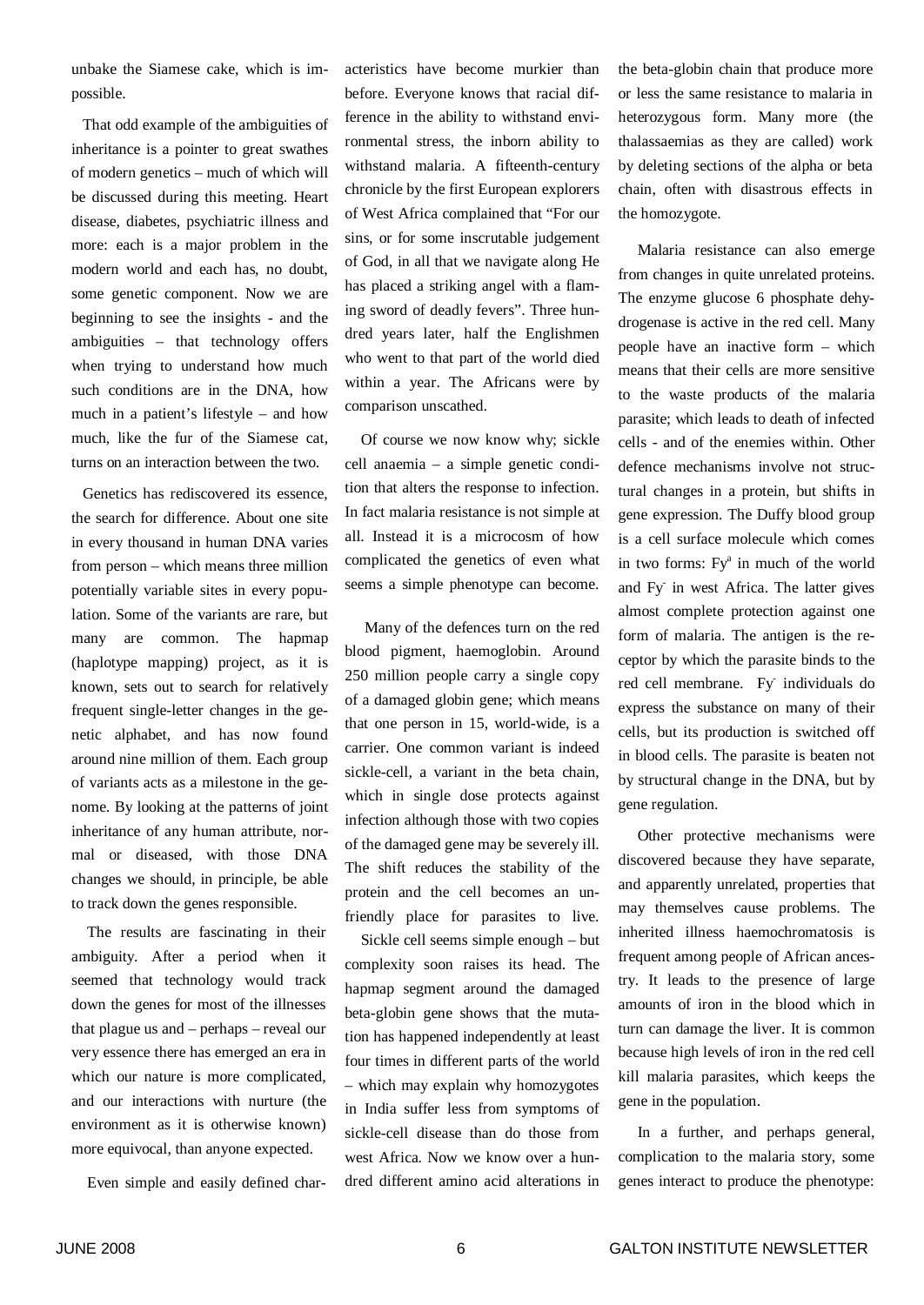the children of certain middle-Eastern families with sickle cell disease seem to do rather well – because they have inherited another gene that retains a form of haemoglobin normally found only in the fetus in the adult blood stream. Now, almost fifty additional genes are known to have some effect on the chances of infection by malaria, or on the progress of the disease.

Malaria resistance, which once seemed simple, involves many loci, with many alleles. Different populations, and different families within the same one, construct the phenotype in different ways, often with genes that have other, unrelated, effects on quite separate aspects of their being.

The intricacy of that phenotype has a much wider message. Malaria has been replaced as a European disease by an illness which acts as a microcosm of the nature-nurture problem; the plague of obesity now attacking the developed world. Two centuries ago, Marie Antoinette told her peasants to eat cake, and they did. Now, for the first time in history, the poor are fat and the rich are thin. The English waistline puts our continental cousins to shame, although the average belt is still drawn somewhat tighter in the Old than in the New World. Pessimists predict that my own generation – those in middle age – may be the longest-lived in history, for they gained from the healthy diet of the 1950s while their successors are losing to the pressure to eat more and exercise less. Obesity kills more Americans than does smoking and the rest of the planet is panting close behind.

Many people believe that they are fat for genetic reasons; but, rather few deny, the environment is also in part to blame. Is it possible to disentangle the two?

Obesity, more even than malaria, shows the problems now faced by genet-

ics. Even what seems a simple problem defining the character of interest – turns out to be annoyingly complicated. One measure of excess fat is the body mass index; a person's weight in kilograms divided by the square of their height in centimetres. That makes for a convenient graph onto which people can place themselves - and in Europe now about one man in six and one woman in four is obese on that measure. Among them, though, are many fit men and women who are so muscular that their body mass is high, even though they had no spare fat.

Another measure – a better predictor of the health effects of corpulence - is simpler; a tape-measure. Fat people come in two flavours, apples – with the excess around the stomach (a pattern found more frequently in men) compared to pears – in which the weight moves to the buttocks (more common in women). Apple obesity is far more dangerous, both because of the pressure on internal organs and also because gut fat can be more rapidly mobilised to add to blood cholesterol. A heavy man with a large behind may be at less risk than a lighter one with a generous waistband – which is an illustration of a general, albeit sometimes forgotten, problem in genetics; defining quite what we are looking at.

Nobody denies that fat runs in families but so do frying pans, which makes it hard to know whether DNA or dripping is more to blame for the modern plague of obesity. Both genes and environment are involved, and sometimes they interact in unexpected ways. Famously, fat cats tend to have fat owners. Nobody blames that on shared genes, but instead there is a joint tendency to serve up too much food.

Diet is, of course, important in weight gain, whatever the effects of genes. Some groups have suffered more than others. Native Americans – an Arizonan tribe called the Pima Indians most of all – seem to be particularly at risk. Pictures taken a century ago show them to have been slim, elegant, and healthy. For many Pima today, obesity is a plague and they have one of the highest incidences of adult-onset diabetes in the world. The genes have not changed in that time; but the environment has. The Pima have had a huge shift in dietary habits. They have always eaten corn (or maize as we know it) and once called themselves the Corn People to reflect that fact. Corn accumulates isotopes of carbon in a unique way, which means that the record of how much has been consumed is laid down in the bones. Modern Pima eat about the same amount as before – with the crucial difference that it has been through a cow, a chicken or a soft-drinks factory first. A Macdonald's meal is, in effect, corn. The chicken is fed on it and fried in it, and thirteen of a Chicken Macnugget's thirty-eight ingredients come directly from that crop.

Why do the Pima pay such a high price for the shift in the way they eat their favourite plant? They were once said to be at particular risk of an unhealthy diet because of their own DNA; they had, it was claimed, a "thrifty genotype" which was adapted to sudden bursts of feast among long periods of famine. Their special metabolism laid down fat when food was available, against the drought to come.

Now that idea has been more or less abandoned, for no such gene has ever been found. Even so, genetics certainly does have some effect on obesity. In one experiment, several pairs of identical twins were gorged, or starved, for three months. For the gourmands, the average weight gain over that period was around seven kilograms. There was a huge range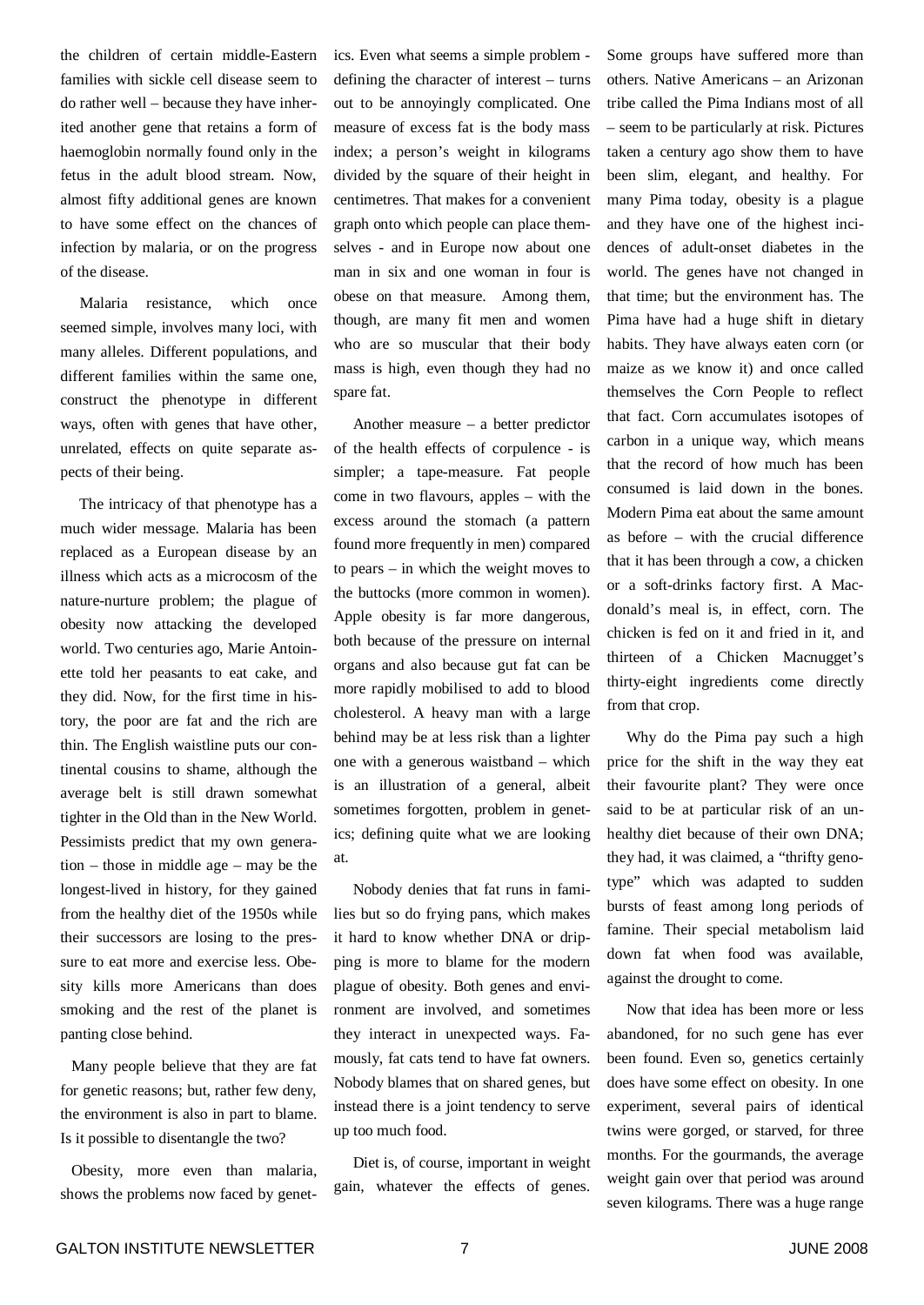of increase, with a few gaining only a little, and others ballooning towards grotesqueness. The range was wide; but there was three and half times more variation between pairs of twins than within members of the same pair. Shared genes meant a similar response to caloric overload.

In a few cases, the genes responsible at least for morbid obesity have been tracked down. A mouse mutant – the *obese* mutation – turned up a few years ago in laboratory stocks. It eats voraciously, because it lacks a hormone called leptin that normally tells a hungry animal when to stop. A very few children are born with the same problem; they are enormously overweight and never become sexually mature. Leptin injections have a dramatic effect. Even so, every attempt to use leptin to treat the great majority of fat humans has failed. In the same way, a vaccine against another such hormone as a means of weight loss has just been abandoned. There is quite a lot of variation in the structure of the leptin gene, but there is no fit with corpulence here, either. That reflects a widespread finding that genes which lead to a severe pathological state – obesity, high blood pressure and more – are often simple, but they have nothing to do with variation in the "normal" range of that phenotype.

The search for genes predisposing to high body mass has been a disappointment. Hapmap has been much appealed to, with ambiguous results. American scientists have found a variant on chromosome 3, the French go for chromosome 10, while some of the Pima may be at risk because of a gene on chromosome 11. The effect of each supposed gene is small, and if any have a real effect in one population it does not seem to apply to the others.

Now the human obesity gene map, as

it is called, contains more than four hundred genes supposed to be associated with excess fat. Most seem to apply in only one study of a single family, or a single population. Cynics – and all good scientists should include themselves among that group - claim that there are absolutely no convincing general fits of DNA variation with obesity in human populations. If genes have any real importance in today's wave of lard, we have not found them.

Obesity is a microcosm of the difficulties of sorting nature from nurture. Genes, the environment, and an interaction between the two are all important. We will hear in the Galton Lecture from Marcus Pembrey about some startling trans-generational effects that also have an effect: and although I do not want to give away the secrets of his talk it may mark a new departure in the way in which we look at the inheritance of genes, and of environments.

His work is another stake through the heart of the Shakespearean (and Weissmanian) dogma. It shows that that their shared claim that the germ line is kept safe from the thousand natural shocks the soma is heir to  $-$  is just too dogmatic.

The subtleties of that dogma are nowhere seen more clearly than in the universe of sex. World wide, women suffer more from obesity than do men, for all men have an inborn dose of that wonderful slimming drug called testosterone. Like many drugs, it has unwelcome side effects, for those who use it have a higher death rate from accidents, parasites, and violence than do their mates. An experiment carried out in 1930s America, when many young boys were treated with eugenical castration to stop them passing on their genes for mental defects, and even for shoplifting, proves its power. Cruel though their punishment may have been, those deprived of testosterone lived a decade longer than their unmutilated fellows, as evidence for just how dangerous the substance must be.

One clear attribute of the masculine phenotype is murder: men murder, and are murdered, at several times the rate of women. The effect is quite consistent, with the same pattern in London, Tokyo and Detroit. That might seem to prove the role of nature in that cause of mortality; but the murder rate itself varies by twenty times between Detroit and Tokyo (which means that an American woman is considerably more dangerous than is a Japanese man). The reason lies, of course, in nurture; in the cultural difference between the two cities, and the availability of guns. Nature and nurture interact (although in practical terms it is easier to get rid of guns than to castrate every potential criminal).

Plato admitted that his own notion of inborn fate – his men of gold, silver and iron – was a "noble lie", which although untrue should be promoted because it led to a stable society. The use of genetics as a universal alibi for obesity, crime or anything else is equally dubious. The Nobel Prize winner Sidney Brenner once told me that the gene for obesity was found long ago: it is the one that makes you open your mouth! That was rather a flippant comment on a serious subject. We shall no doubt learn a lot more about the complexities of nature, nurture and the interaction between the two during this conference. I wish all those who attend it - *bon appetit!*

This lecture was delivered by Professor Jones at The Galton Institute's 2006 Conference *Nature, Nurture, or Neither?: Genetics in the post-genome era* which was held in association with Progress Educational Trust at The Institute of Child Health in London.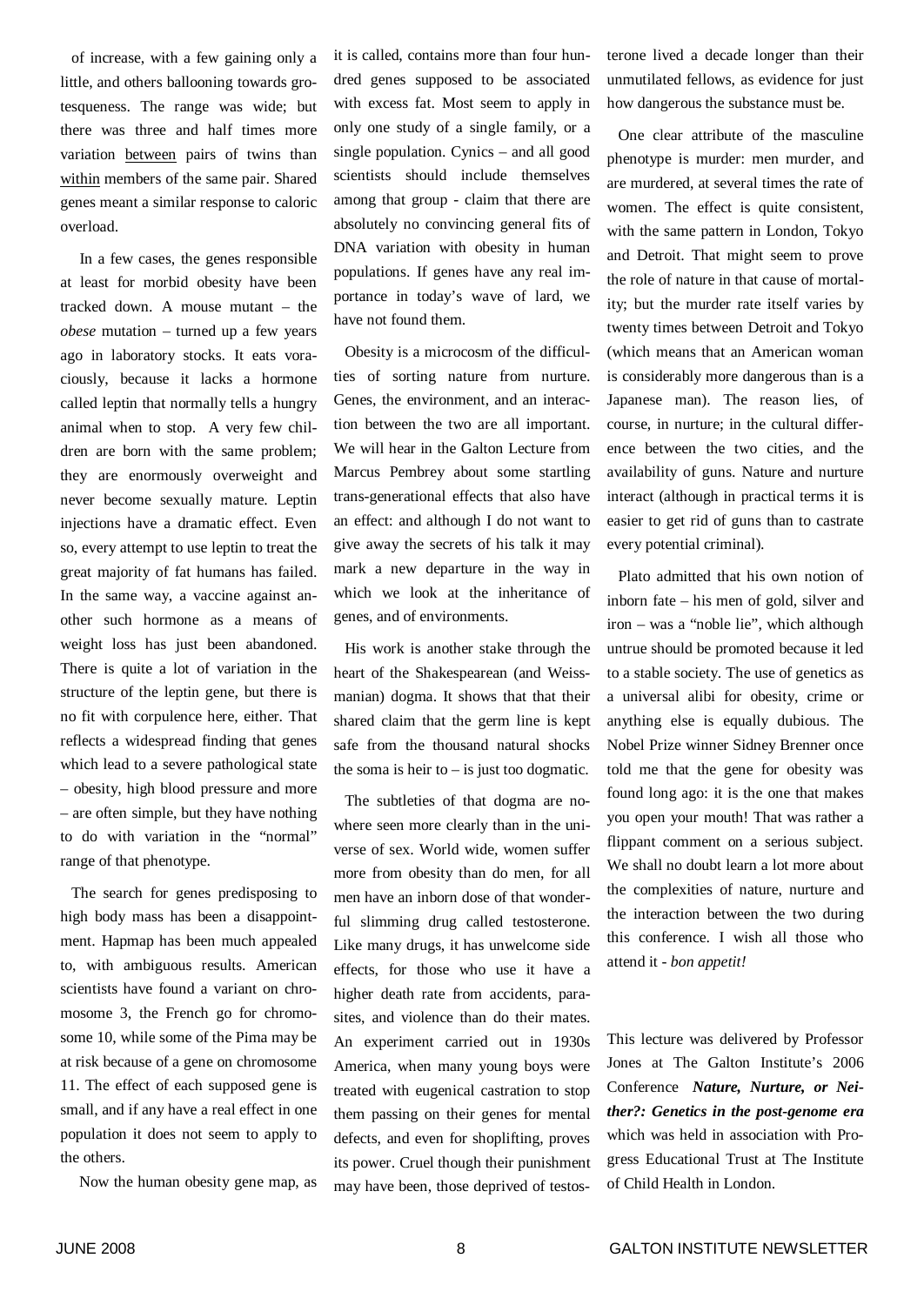## **Report of Innovation and Evolution workshop**

#### **Hannah Fluck (University of Southampton)**

#### **The Galton Institute supported this conference with a grant of £1,000**

The first international workshop on Innovation and Evolution took place at Southampton University, UK on 27-28 April 2007. Thanks to generous funding from the Galton Institute and support from the University of Southampton the workshop was a huge success.

The workshop was well attended with more than 70 people present over two days. Participants came from countries throughout Europe, including Spain, France, the Netherlands, Sweden, Germany, Poland, Switzerland, and from institutions such as Cambridge University, Portsmouth University, University of Durham, the British Museum, University College London, Royal Holloway, and the Max-Planck Institute. A range of fields of research were represented with scholars from archaeology, psychology, primatology, neuropsychology and geography and the combination of representatives from such diverse research areas promoted some fascinating crossdisciplinary dialogue and sparked a number of discussions about potential cross disciplinary research projects.

The first day began, following a short introductory talk by the workshop's main organiser Hannah Fluck, with the first three papers which set the tone for what was an extremely diverse and interesting day of papers. The session was chaired by Dr John McNabb from the Centre for the Archaeology of Human Origins at the University of Southampton. Dr William Davies (Archaeology, Southampton University) spoke about how innovation can be approached in the context of mobile populations, with particular reference to his area of expertise in the later Palaeolithic. This was followed by Dr Gordon Rugg (Computer Science, Keele Univer-

sity) who gave an extremely refreshing particular focus on archaeology but drawpowerpoint free presentation looking at ing upon a wide range of examples from some of the ways in which technological other fields of research. innovations might be quantified. Finally Prof Chris Sinha (Psychology, Portsmouth University) explored the themes of time, space, semiosis and cognitive artefacts through his work with the Amondawa speaking people of Amazonia.

After this fascinating start the following session, chaired by Dr Marie Soressi, an Archaeologist from the Max Planck Institute, Leipzig, continued with a little more emphasis on archaeology. Dr Mark Roberts (Archaeology, UCL) gave an insightful presentation about his work at the important Palaeolithic site of Boxgrove in particular exploring the role played by diet and nutrition in the early hominin occupation of northern Europe. Dr Mikolai Urbanowski (Archaeology, Szczecin University, Poland) presented some exciting new data regarding innovative techniques in flint working in the late Middle Palaeolithic. Keeping with flint technology Dr Jan Apel (Executive Director of the Societas Archaeologica Upsaliensis, Sweden) spoke about the spread of new flint knapping techniques across Europe. The session was brought to a close with questions and short discussion before lunch.

The final session of papers for the day was chaired by Dr Mark White (Archaeology, Durham University). The first speaker of the afternoon was Dr Cintia Rodriguez (Psychology, Autonoma University, Madrid) who presented some interesting research into the use of gestures and objects in prelinguistic infants. This prompted some interesting discussions about the role of language in innovative behaviour. Dr Rob Hosfield (Archaeology, Reading University) spoke about anthropological research he had undertaken into technological skill transmission in a range of different extant cultures looking particularly at the social and material context of this. The final paper of the day was given by Dr. Mimi Haidle (Archaeology, University of Tübingen, Germany) and explored the issue of detecting innovative behaviour in the way in which tools are used, with a

The afternoon discussion session, open to all, was chaired by two of the workshop's co-organisers, Laura Basell (Archaeology, Oxford University/Exeter University) and Kathy MacDonald (Archaeology, Leiden University, Netherlands). Discussions were lively pursuing the key themes of language, communication, learning and transmission that had emerged from the day's presentations.

The second day was opened by the workshop's co-organiser, Natalie Uomini (Archaeology, Southampton University), who summarised the topics from the previous day and introduced some potential directions for the day's discussions. The first session chaired by Dr Cintia Rodriguez begun with a paper by Prof Sophie de Beaune (Archaeology, University of Lyon) about the role that research in neurological and cognitive sciences can play in the understanding of technological innovations in the Palaeolithic. This was followed by Dr Andreas Kyriacou (Neuropsychology, University of Zurich) who spoke about innovation and creativity from a neuropsychological perspective. The final speaker of the session was Dr Matthew Pope (Archaeology, UCL) who looked at hominin behaviour in the Middle Pleistocene, in particular at mobility and landscape interaction.

The second morning session was chaired by Dr Farina Sternke, an archaeologist from University College Cork. The first speaker, Dr Ignacio de la Torre (Archaeology, UCL) looked at continuity and change in Neanderthal behaviour in northern Spain. Next Dr Terry Hopkinson (Archaeology, Leicester) explored the role that social networks play in creating, transmitting and maintaining innovations. Finally Prof Alan Costall (Psychology, Portsmouth University) explored in detail some of the ideas concerning affordances and materiality or as he put it 'doing things with things'.

The final session of the conference was chaired by Dr Bill McGrew (Primatology, Cambridge University) and began with a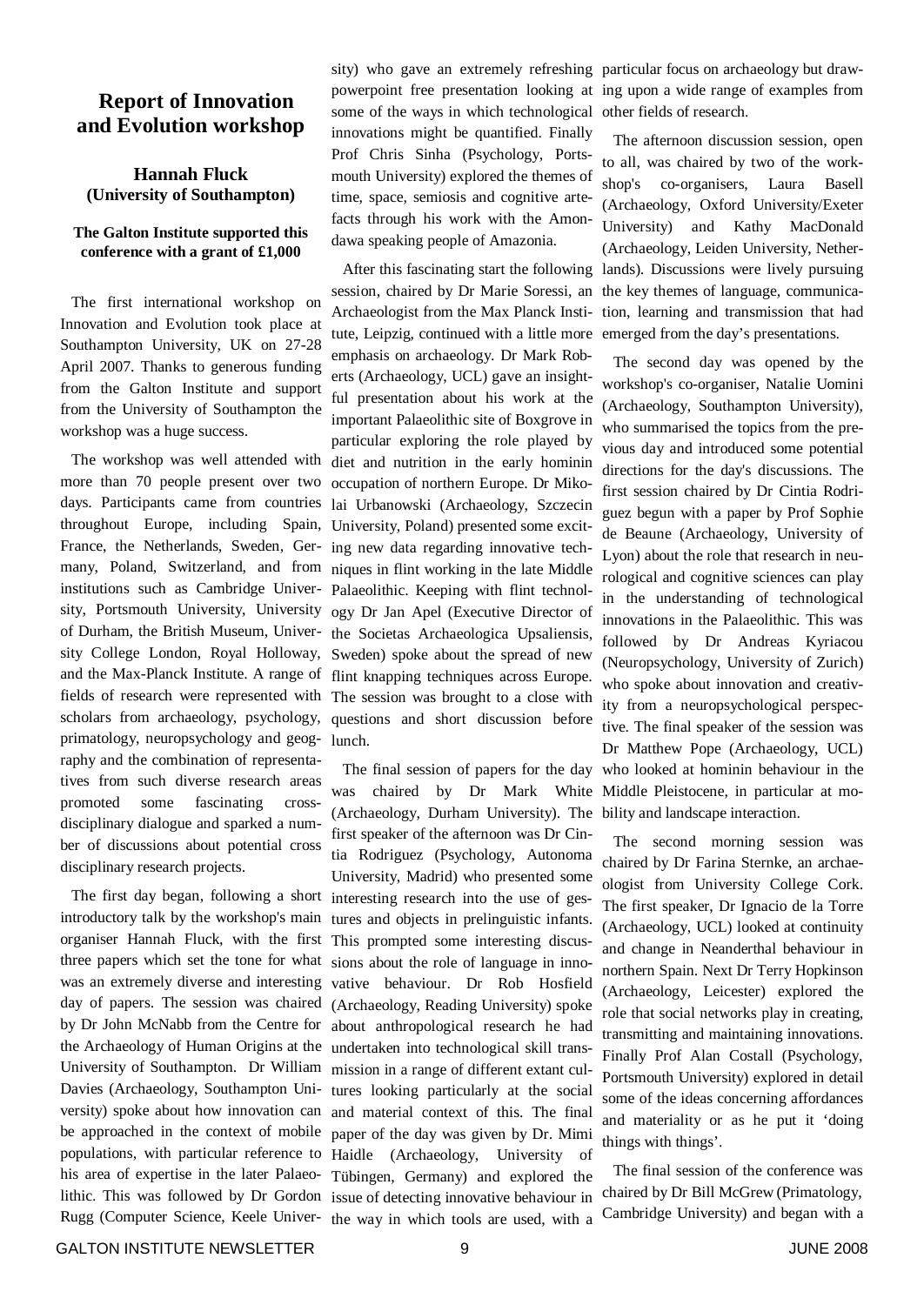presentation by Dr Lambros Malafouris (Archaeology, Cambridge University) exploring some of the debates surrounding the nature of materiality, human object interactions and intentionality, with a particular emphasis on human evolution. Dr Vasudevi Reddy (Psychology, Portsmouth University) then presented some of her fascinating research into infant communication and objects, looking at some of the ways in which innovative behaviours manifest themselves ontogenetically. The final presentation of the conference was given by Prof John Gowlett (Archaeology, Liverpool University) and included an audience participation experiment looking at the way in which form may be preserved in inter-

## **Genetic Testing: Uses and Limitation**

Many people believe that since the sequence of the human genome was published in 2001 we are now able to test for  $\bullet$ any genetic disorder. Unfortunately this is not yet the case; what we have is a book in which some of the words can be read easily, but others are still just a series of letters.

The genetic tests requested by a genetics professional, or other clinicians fall into two broad categories: chromosomal analysis, and molecular genetic testing. The mainstay of chromosomal analysis remains the standard karyotype, which is gories: an excellent technique for picking up major abnormalities of chromosome number or arrangement, such as Down's syndrome. However, it is possible that in the next few years the karyotype will be supplanted by more detailed molecular techniques that are capable of picking up more subtle chromosome abnormalities.

Molecular genetic testing is a more complex area. Genetic testing is indicated in a variety of situations – as a diagnostic test or confirmatory test for a putative diagnosis, as a predictive test in someone at risk of a particular disease or as a cascade test for carrier status in a family in pretations by different individuals while scale may not. In particular he considered handaxe shape and scale and the implications of this for human cognitive evolution.

The final discussion was led by Prof Paul Mellars (Archaeology, Cambridge University) and Prof Chris Sinha who began by summing up their observations of the conference. The discussions then opened up to the audience with a particular emphasis on including some of the participants from primatology who had not been able to present papers. There were some fascinating interdisciplinary discussions about the significance of language in the emergence and establish-

which someone has a particular disease. In order for genetic testing to be possible certain conditions must be fulfilled:

- The gene or genes must have been identified.
- The result must be interpretable.
- The test must be available either in a diagnostic lab or a research lab with the possibility of confirming a positive result in a diagnostic lab.

It is important to remember that mutations in different genes can cause the same disease, so that genetic testing may involve the analysis of a number of different genes.

Tests can be divided up into four cate-

(1) Those that give a yes or no answer. These tests could be used potentially to screen the population for a particular genetic disorder , for example, fragile X syndrome.

(2) Those that have a high pick up, with certain common mutations in certain populations.

(3) The gene is known but different mutations account for the disease in different families. Therefore the familial mutation must be identified in an affected individual before testing can be offered to other family members.

(4) The disease is caused by mutations

ment of innovations as well as some questions about the role that innovative behaviours might have played in hominin cognitive evolution.

A closing wine reception was given at the Centre for the Archaeology of Human Origins where the discussions continuing and many new professional links were forged. It is intended that the proceedings of the conference will be published. A conference building on the success of this workshop is planned for late 2007/early 2008. The organisers are extremely grateful to the Galton Institute without whose generous grant the Innovation and Evolution Workshop would not have been able to take place.

in a number of different genes. Some genes have been identified and it is possible to test these, but clearly not those that are unknown.

#### **Examples of the uses of genetic testing-Case studies**

**Case1** A patient presented with a clinical diagnosis of myotonic dystrophy. This is a neuromuscular disorder characterized by the presence of myotonia and progressive muscle weakness. The condition displays genetic anticipation – that is the presence of increasing severity and earlier age of onset in successive generations – and is caused by a dynamic CTG expansion in the DMPK gene. The expansion enlarges when transmitted from an affected mother to her child, resulting in increasingly severe disease and provides a genetic explanation for anticipation. The patient was clearly affected and genetic testing was positive showing a moderate size expansion. When he came to receive his results, he attended with his parents and sister, all of whom initially wished to be tested. However, as they all had different concerns, testing was declined and further individual appointments arranged. When they attended 2 months later, none of them wished to be tested, although they were aware that the test was definitive. Neither parent wished to carry the burden of blame and as they were completely asymptomatic there was no urgent clinical need to test them. His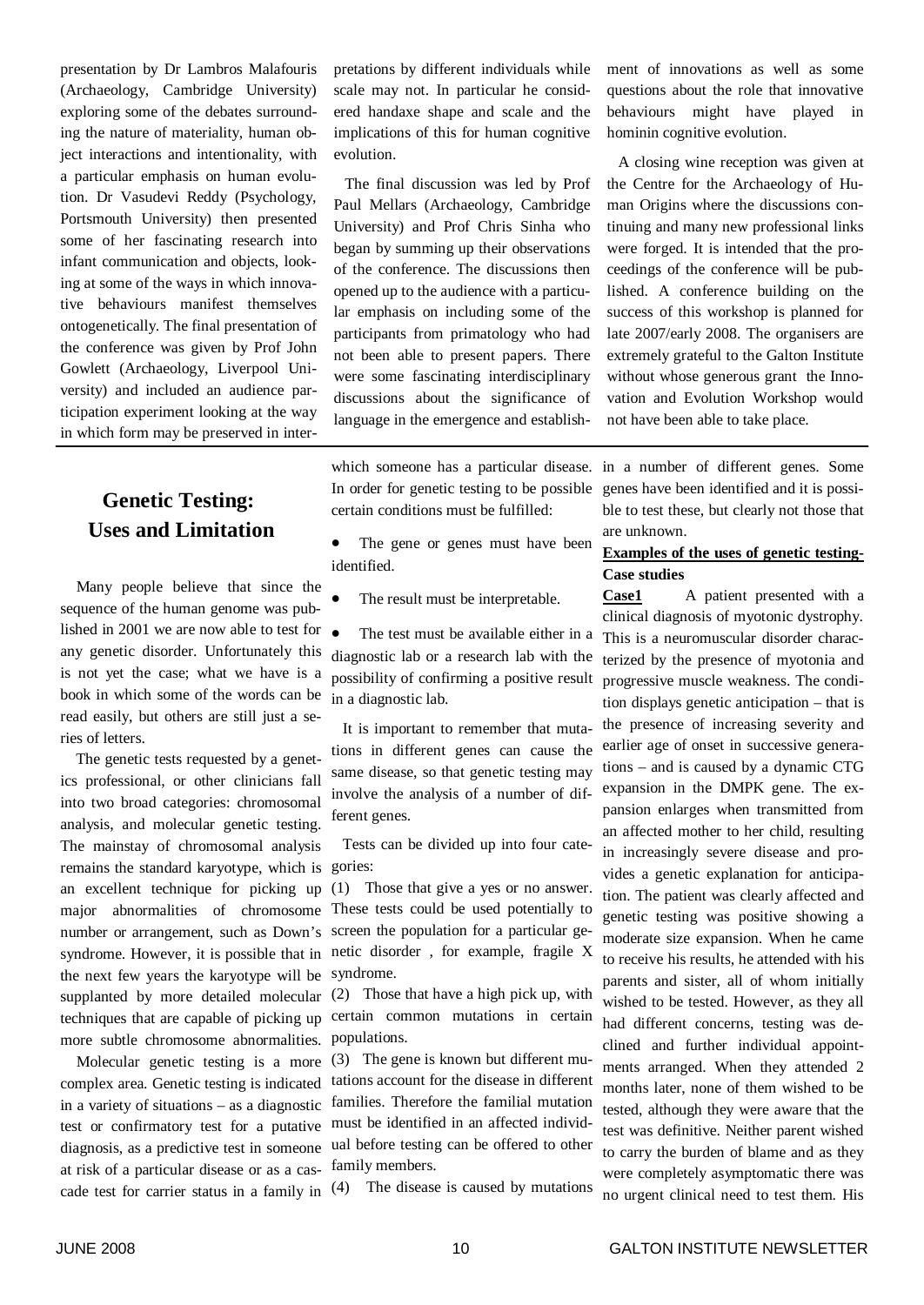sister felt that she did not wish to know, and that it would not alter her reproductive decision making. She subsequently developed polyhydramnios in her next pregnancy, and the baby was born with congenital myotonic dystrophy. However, she would not have wanted early prenatal diagnosis, or termination of pregnancy so the outcome for the child would not have been altered by genetic testing prior to the pregnancy.

**Case 2** A boy of 18 months was referred with developmental delay. Prior to referral the paediatrician had arranged genetic testing for Fragile X syndrome. Fragile X syndrome is a condition associated with learning difficulties and autistic features affecting boys more frequently than girls. It is associated with the presence of a fragile site on the end of the X chromosome, now known to be due to a dynamic CGG expansion in the noncoding region of the FMR1 gene. Individuals that have fewer than 50 CGG repeats in the gene are healthy, those with  $>200$ , if male will have Fragile X syndrome and if female have a risk of being affected, and those with ~60-200 are known as permutation carriers and have a risk of passing on a larger expansion to their children who then may be affected by Fragile X syndrome. The boy was seen in the genetics clinic and the outlook for him, and the risk to future pregnancies discussed. Soon after the consultation, the mother found that she was pregnant once again. She opted for prenatal diagnosis; the fetus was found to be male, and further testing revealed that he would be affected by Fragile X. After much discussion she elected to terminate the pregnancy. Further testing was arranged in her family and it was revealed that her father was a premutation carrier.

**Case 3** Another boy of 18 months was referred to the genetics clinic after a diagnosis of tuberous sclerosis was made by the paediatrician. Tuberous sclerosis (TSC) is a multisystem disorder with variable expression characterized by the presence of seizures in approximately 70%, learning difficulties in ~60%, renal complications, characteristic skin changes and perinatal cardiac involvement. The

family of this child wanted further children and requested mutation analysis of the tuberous sclerosis genes in order to have prenatal diagnosis. The father had been diagnosed with a chronic renal disease in his 20s, which was thought initially to be unrelated to TSC. Two genes, known as TSC1 and TSC2, cause tuberous sclerosis, and mutations are identified in 70% of affected individuals. A mutation was identified in the affected child, and both parents were tested. Neither was found to carry the mutation but in the next pregnancy they requested prenatal diagnosis. The baby was found to be affected, and the couple opted for a termination of pregnancy. Further investigation of the father revealed that he had multiple small angiomyolipomas, the characteristic renal lesion of tuberous sclerosis. Skin was also sampled but the mutation present in his son and the affected baby was not found.

This gentleman must therefore be mosaic for the mutation, that is, he carries the mutation in some cells of the body but not others. The mutation will have arisen as a post-zygotic event in one cell. All the descendants of that cell will contain the mutation, but the other cells are healthy. The mutation must be present in renal tissue and in his germline, but as it was not detectable in blood or skin it must be absent or at a low level in those tissues. In this situation, mosaicism provides an explanation for the variability of expression in the family, but in most families there is no such explanation. The couple has gone on to have further affected pregnancies, but now have a healthy girl.

**Case 4** A family history of cancer now accounts for more than a third of referrals to the clinical genetics service. It is estimated that approximately 5-10% of all breast and colorectal cancers occur as result of a dominantly inherited genetic susceptibility to cancer. Two genes, BRCA1 and BRCA2, when mutated are known to predispose to breast and ovarian cancer. In certain ethnic groups, for example the Ashkenazim, there is a high prevalence of specific mutations. However, amongst most other population

groups a wide variety of different mutations have been identified, some of which are unique to a family. Therefore genetic testing is only offered to individuals affected by breast cancer, unless they are known to come from specific ethnic groups. Mutations in these genes are inherited in an autosomal dominant fashion with incomplete penetrance; that is, some individuals in a family may carry the mutation but never develop the disease.

A 30 year old woman was referred to our service because she had developed breast cancer at the age of 29. Her mother was well in her 50's, but her maternal grandmother was affected by breast cancer at 40, and grandmaternal aunts were also affected. The young age of onset and histology of her breast cancer was indicative of a BRCA1/2 mutation and she was offered genetic testing. At that time the laboratory was able to offer only a 60% screen of the genes, and the test was negative. Despite the negative test she was advised that the cancer was likely to be genetic and she elected to have both breasts removed at the time of her operation for the cancer. Two years later a complete screen of both genes was developed in the laboratory. Further analysis of her sample revealed a mutation in BRCA1. Her mother remained clinically unaffected, but must be an obligate carrier and has decided to request bilateral prophylactic mastectomy and removal of her ovaries. Genetic testing is now an option for other family members are risk.

It is not clear why some women do not develop breast or ovarian cancer when they carry a mutation in BRCA1 or 2. Non-penetrance may be due to other modifying genes, or to lifestyle factors and this is the subject of active research.

There remain many conditions for which the gene or genes are unknown. Diagnosis in these conditions still relies on clinical acumen, and indeed the identification of the genes requires careful clinical delineation of the condition

#### **Frances Elmslie**

Consultant Clinical Geneticist St George's Hospital, London